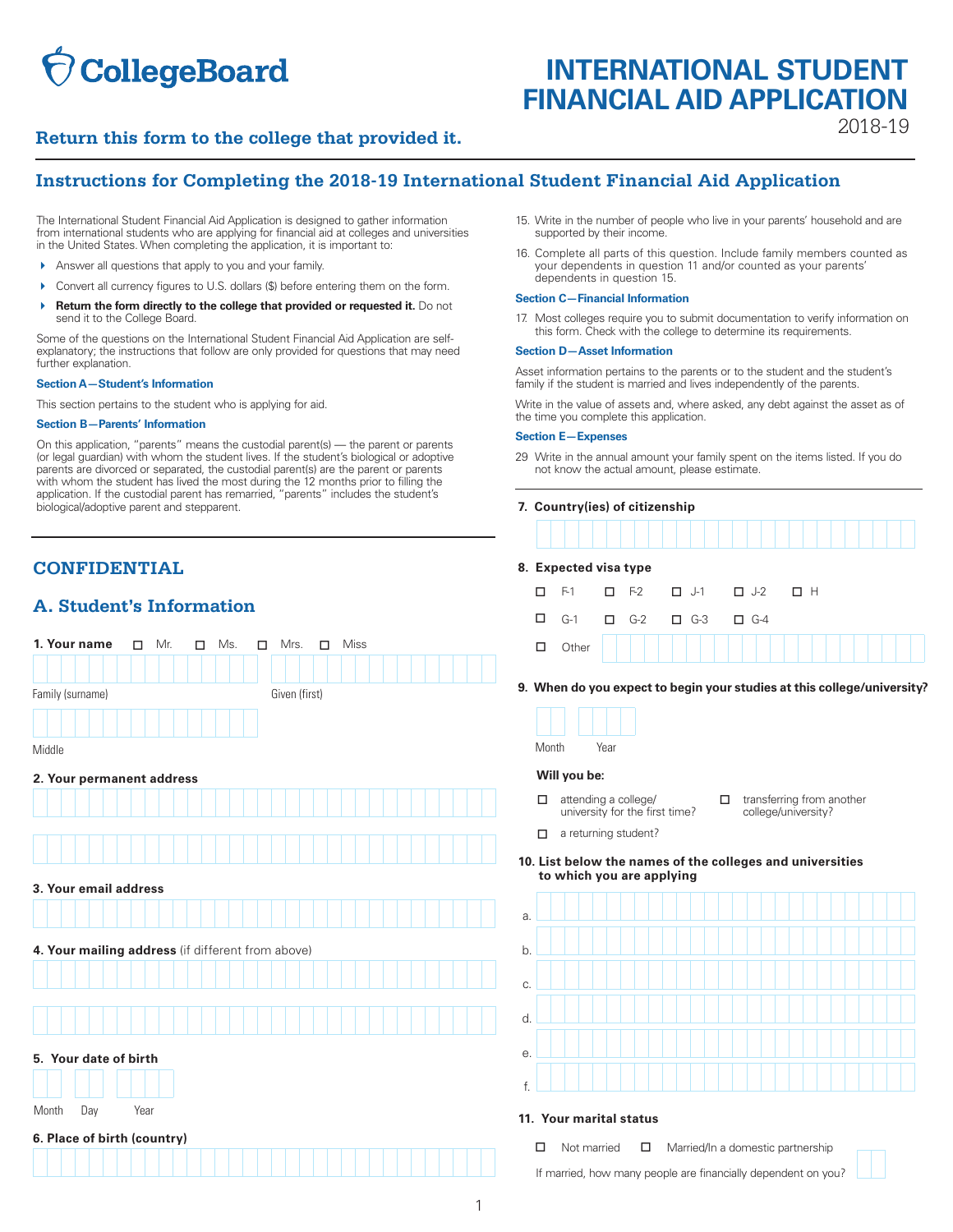|        | (Mark only one box.)                                                                          |                                  |               |
|--------|-----------------------------------------------------------------------------------------------|----------------------------------|---------------|
| $\Box$ | Married or in a domestic<br>$\Box$<br>Separated/Divorced<br>Widowed<br>$\Box$<br>relationship | Remarried<br>$\Box$<br>$\Box$    | Never married |
|        | 13. Parent's name                                                                             | 14. Parent's name                |               |
|        | Given (first)<br>Family (surname)                                                             | Family (surname)                 | Given (first) |
|        | Relationship                                                                                  | Relationship_                    |               |
| a. Age |                                                                                               | a. Age                           |               |
|        | b. Address                                                                                    | b. Address                       |               |
|        |                                                                                               |                                  |               |
|        |                                                                                               |                                  |               |
|        | c. Occupation/Title                                                                           | c. Occupation/Title              |               |
|        |                                                                                               |                                  |               |
|        | d. Employer                                                                                   | d. Employer                      |               |
|        |                                                                                               |                                  |               |
|        | e. Number of years with employer                                                              | e. Number of years with employer |               |
|        |                                                                                               |                                  |               |

**Section B—Parents' Information** 

**12. What is your parents' current marital status?**

**15. How many people, including yourself, depend on the income of your parents for daily living expenses?**

**16. Family Member Listing.** Provide information for **all** family members you included in question **11** or **15**. **Do not give information about yourself.**

Н

|                               |     |                        | Educational information 2017-18 |                              |                     |                   |                              | Educational information 2018-19        |                                 |                   |                                       |
|-------------------------------|-----|------------------------|---------------------------------|------------------------------|---------------------|-------------------|------------------------------|----------------------------------------|---------------------------------|-------------------|---------------------------------------|
| Full name of<br>family member | Age | Relationship<br>to you | Name of school<br>or college    | Year in school<br>or college | Tuition<br>and fees | Room<br>and board | Scholarships<br>and gift aid | Amounts of<br>parents'<br>contribution | Name of<br>school<br>or college | <b>Total cost</b> | Amount of<br>parents'<br>contribution |
|                               |     |                        |                                 |                              |                     |                   |                              |                                        |                                 |                   |                                       |
|                               |     |                        |                                 |                              |                     |                   |                              |                                        |                                 |                   |                                       |
|                               |     |                        |                                 |                              |                     |                   |                              |                                        |                                 |                   |                                       |
|                               |     |                        |                                 |                              |                     |                   |                              |                                        |                                 |                   |                                       |
|                               |     |                        |                                 |                              |                     |                   |                              |                                        |                                 |                   |                                       |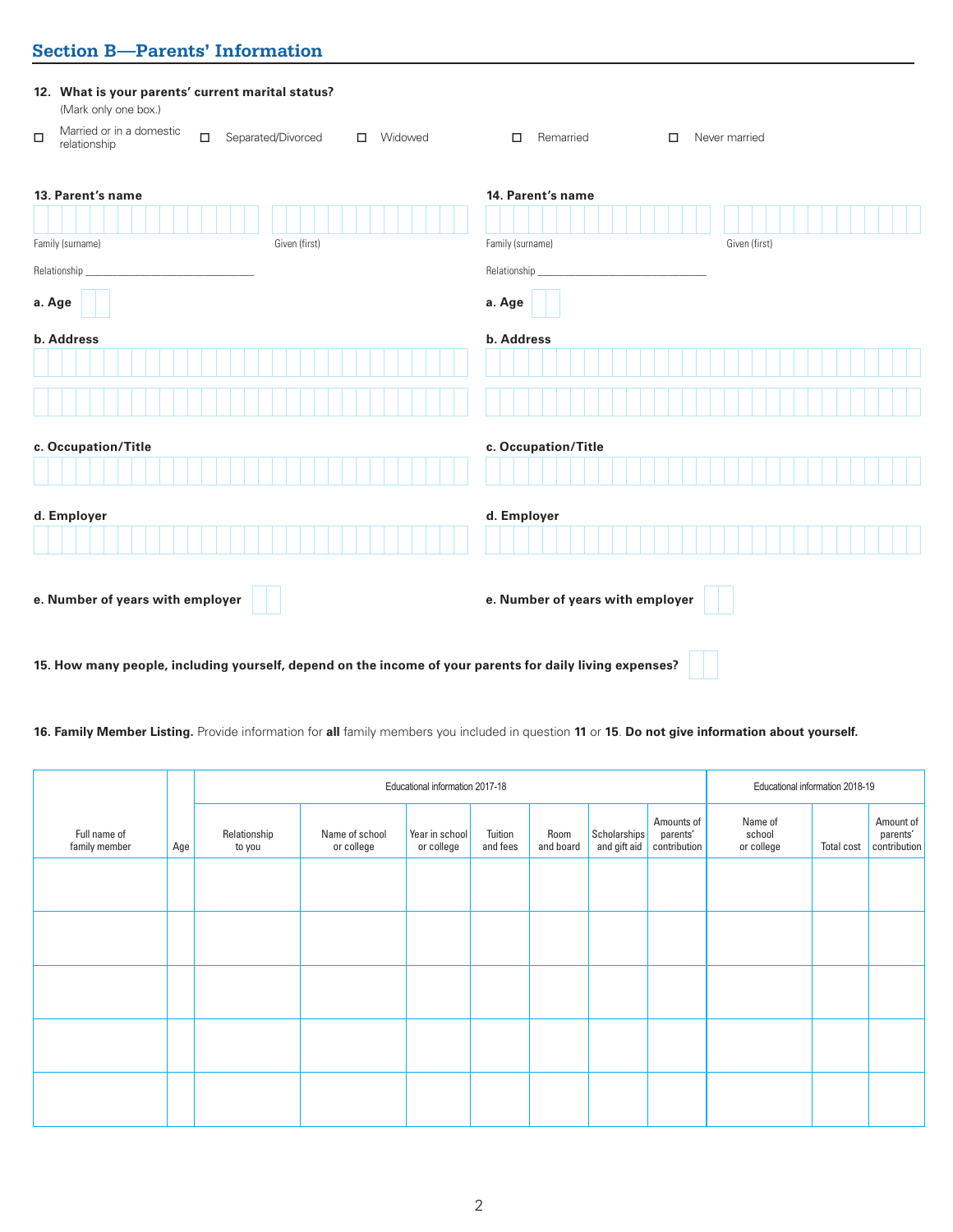# **Section C—Financial Information**

| 17. What documentation will you be providing to verify income and asset information requested on this form?                                          |     |
|------------------------------------------------------------------------------------------------------------------------------------------------------|-----|
| Statement from employer<br>Tax forms<br>Other (specify — for example, bank statement) __________________________________<br>□<br>□                   |     |
| 18. What is the official exchange rate of your country's currency to the U.S. \$ today? (for example, 3,100 pesos = \$1)<br>$= $1$                   |     |
| 19. Does your government currently impose restrictions on the exchange and release of funds for study in the United States?<br>$\Box$ Yes<br>No<br>□ |     |
|                                                                                                                                                      |     |
| 20. Do you have a source of emergency funds once you arrive in the United States?<br>Yes<br>No<br>□<br>п.                                            |     |
| If yes, name source: $\Box$                                                                                                                          |     |
| Amount available in U.S.\$<br>\$<br>.00                                                                                                              |     |
| 21. How will you pay for your transportation to the United States? (e.g., parents' income, sponsor, etc.)                                            |     |
| 22. During 2016, how much of your household income (before taxes or expenses) came from the following sources (in U.S. \$)?                          |     |
|                                                                                                                                                      |     |
| e. Family business<br><b>a.</b> Father's work \$<br>.00<br><b>i.</b> Interest or dividends<br>.00<br>\$<br>S                                         | .00 |
| f. Family real estate \$<br><b>b.</b> Mother's work \$<br>j. Housing, food, and<br>.00<br>.00<br>holdings<br>other living allowances                 | .00 |
| c. Your work<br>g. Pension/annuity/<br>.00<br><b>k.</b> Other (explain)<br>\$<br>00<br>\$<br>\$<br>retirement                                        | .00 |
| <b>d.</b> Your spouse's<br><b>h.</b> Other members<br>.00<br>.00<br>\$<br>\$<br>work<br>of the household                                             |     |
| 23. Will there be a significant increase or decrease in your family's income next year?<br>$\Box$ Yes<br>No<br>◻                                     |     |
|                                                                                                                                                      |     |
| <b>Section D-Asset Information</b>                                                                                                                   |     |
| <b>24.</b> Does your family own its home?<br>(If yes, complete 24a-24d below.)<br>Yes<br>No.<br>□<br>□                                               |     |
| c. How much does your family still owe U.S.\$<br>a. What year was it purchased?<br>on the purchase price?                                            | .00 |
| $U.S.\$<br>$U.S.\$<br>.00<br><b>b.</b> What was the original purchase price?<br>d. What is the present market value?                                 | .00 |
| 25. Does your family own a business?<br>(If yes, complete 25a-25d below.)<br>No<br>п<br>Yes<br>◻                                                     |     |
|                                                                                                                                                      |     |
| c. Your parents' share of business value<br><b>a.</b> Date business commenced<br>$U.S.\$<br>Year<br>Month<br>Day                                     | .00 |
|                                                                                                                                                      |     |
| d. Your parents' share of business<br>U.S.S<br><b>b.</b> Type of business<br>indebtedness                                                            | .00 |
| 26. Please list the value of the following family assets (if applicable)                                                                             |     |
| $U.S.\$<br>$U.S.\$<br>a. Land and buildings<br>.00<br>d. Assets owned by student<br>(other than home or business)                                    | .00 |
| $U.S.\$<br>$U.S.\$<br>e. Money owed to family by others<br>00<br>Indebtedness on land and buildings                                                  | .00 |
| f. Repayment (of 26e) expected this year<br>$U.S.\$<br><b>b.</b> Savings<br>U.S.S<br>.00                                                             | .00 |
| c. Investments (such as stocks and bonds)<br>$U.S.\$<br>g. Other (jewelry, artwork, antiques, etc.)<br>$U.S.\$<br>.00                                | .00 |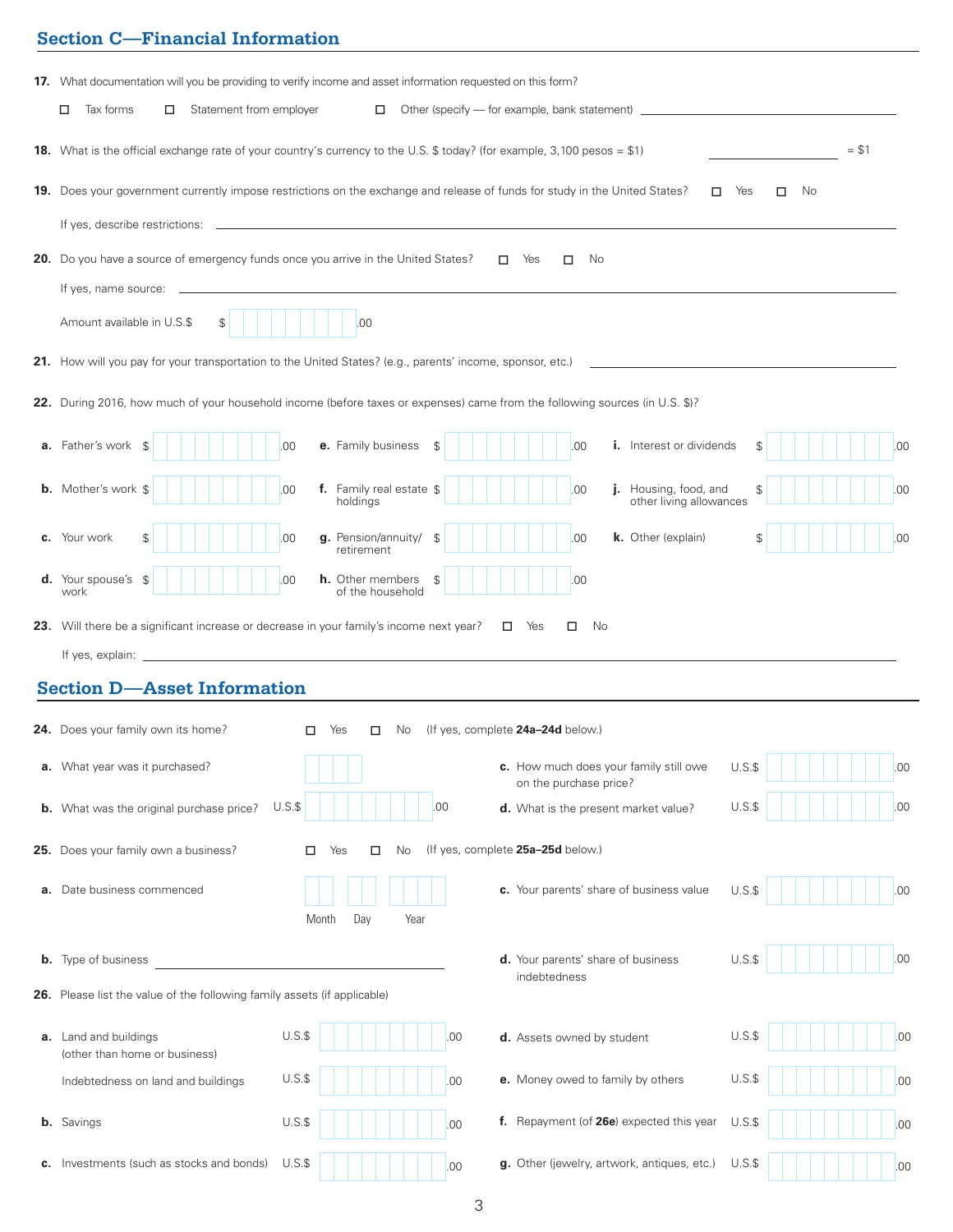**27.** Do you or your family have money, property, or assets in another country? □ Yes □ No (If yes, complete the grid below. Include amounts in **26** above.)

|          | U.S. \$ Value | In which country(ies)? | Asset owner |
|----------|---------------|------------------------|-------------|
| Money    |               |                        |             |
| Property |               |                        |             |
| Assets   |               |                        |             |

**28.** Do you or your family own (an) automobile(s)?  $\Box$  Yes  $\Box$  No (If yes, complete **28a** and **28b** below for each automobile.)

a. Make (VW, Fiat, Ford, Toyota, etc.): **b. Year of manufacture:** b. Year of manufacture: **b.** Year of manufacture:

## **Section E—Expenses**

| 29. How much did your family spend on the following expenses during 2016? SPECIFIC AMOUNTS ARE NEEDED. |  |
|--------------------------------------------------------------------------------------------------------|--|
|                                                                                                        |  |

| Rent or mortgage                                                                      | $U.S.\$ |                               | .00 | Amount allocated to savings/retirement | $U.S.\$ | .00 |
|---------------------------------------------------------------------------------------|---------|-------------------------------|-----|----------------------------------------|---------|-----|
| Utilities                                                                             | $U.S.\$ |                               | .00 | Automobile maintenance                 | $U.S.\$ | .00 |
| Food                                                                                  | $U.S.\$ |                               | .00 | Insurance (health and property)        | $U.S.\$ | .00 |
| Clothing                                                                              | $U.S.\$ |                               | .00 | Entertainment                          | $U.S.\$ | .00 |
| Household necessities                                                                 | $U.S.\$ |                               | .00 | Vacations                              | $U.S.\$ | .00 |
| Medical expenses                                                                      | $U.S.\$ |                               | .00 | Servants                               | $U.S.\$ | .00 |
| Educational expenses                                                                  | $U.S.\$ |                               | .00 | Other                                  | $U.S.\$ | .00 |
| Loan payments                                                                         | $U.S.\$ |                               | .00 | Please explain:                        |         |     |
| Taxes                                                                                 | $U.S.\$ |                               | .00 |                                        |         |     |
| 30. How much money does your family owe to other people or to financial institutions? |         |                               |     | $U.S.\$<br>.00                         |         |     |
| Amount paid on debt in 2016                                                           | $U.S.\$ |                               | .00 | Reason for debt:                       |         |     |
| 31. Does your family employ other people?                                             |         | Yes<br>No<br>$\Box$<br>$\Box$ |     |                                        |         |     |
| If yes, how many in the home?                                                         |         | In the family business?       |     |                                        |         |     |